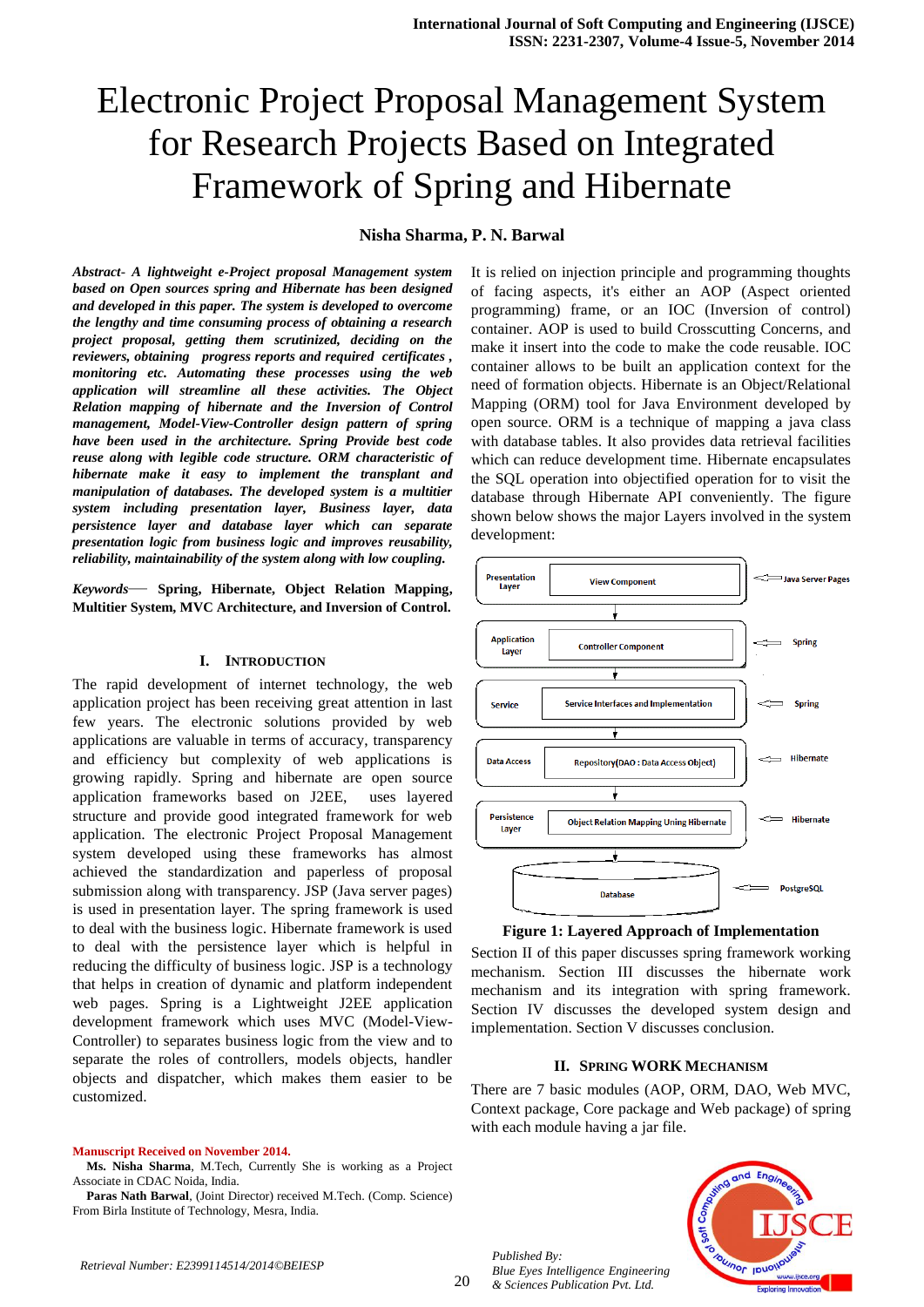# **Electronic Project Proposal Management System for Research Projects Based on Integrated Framework of Spring and Hibernate**



**Figure 2: Spring Work Flow**

Core packages provide IoC and dependency injection. Context package are constructed on the basis of core package and provides framed object access methods [1]. The JDBC abstraction layer provided by DAO is used to eliminate the lengthy JDBC code. ORM package provide the object relation mapping. Spring AOP packages provide aspect oriented programming. Web package is a basic integrated framework against web development. This package can make spring combine with other frameworks. The MVC package provides a web application implementation. It also provides a clear separation between business logic and presentation logic. The complete process of request and response is shown in figure. The incoming request from the JSP is received. The request is dispatched to handler. Dispatcher servlet consult he handler mapping to call the appropriate controller. The Controller takes the request, process it using model class, service class and data access object, sets model and view and returns the view name to dispatcher servlet. The dispatcher servlet return the view back to user. The dispatcher Servlet is declared in web.xml file as shown:

```
<!-- Dispatcher Servlet -->
```
<servlet>

<servlet-name>mvc-dispatcher</servlet-name> <servlet-class>org.springframework.web.servlet.DispatcherServlet</servlet-class> <load-on-startup>1</load-on-startup>

</servlet>

# **III. HIBERNATE WORK MECHANISM**

Hibernate provide a solution for separating business logic and data access by object relation mapping [1]. It maintains object relation files instead of SQL Statements. Hibernate is used in persistence layer between application layer and database layer in Web application. The persistence layer mainly consists of persistence objects, configuration files and mapping files as shown in figure III, the configuration files are used to deal with the information about database connection, and the mapping files provide the mapping relationship between objects and database tables. The session interface of hibernate is a thread to create and destroy a session object [1]. It is important because client may continue to create and destroy session objects which will have the adverse effect on the system. Session Factory is a factory class. Session Factory in Hibernate played a role of a buffer zone, it buffers Hibernate automatically generated SQL statements and other mapping data, also buffers a number of possible future re-use of data. The transaction object specifies the atomic unit of work. Transaction Factory is a factory of transactions. Connection provider is a factory of JDBC connections. Also hibernate uses HQL (Hibernate query language) for query processing.



The connection information is declared in Data-access file as follow:

```
<ipa:repositories base-package="in.cdacnoida.serb.al.domain" />
<bean id="dataSourceTarget" class="org.apache.commons.dbcp.BasicDataSource"
   destrov-method="close">
   <property name="driverClassName" value="org.postgresql.Driver" />
  <property name="url" value="jdbc:postgresql://webdesigndatabase:5444/serbdatabase"/>
   <property name="username" value="eppms" />
   <property name="password" value="eppms" />
   <!-- Connection Pooling DBCP -->
   <property name="initialSize" value="25" />
   <property name="maxIdle" value="25" />
   <property name="maxWait" value="1000" />
   <property name="poolPreparedStatements" value="true" />
   <property name="defaultAutoCommit" value="false" />
</bean>
```
# **IV. SYSTEM DESIGN AND IMPLEMENTAION**

Traditional paper based proposal submission had introduced various problems to academic and research institutions and researchers. The major issue with manual submission is the heavy burden it puts on the coordinating personnel for obtaining the project proposals, getting them scrutinized in time, deciding on the Reviewers, obtaining the progress

reports and utilization certificates, etc. Automating these processes using the web application will streamline all

> *Blue Eyes Intelligence Engineering & Sciences Publication Pvt. Ltd.*

*Published By:*

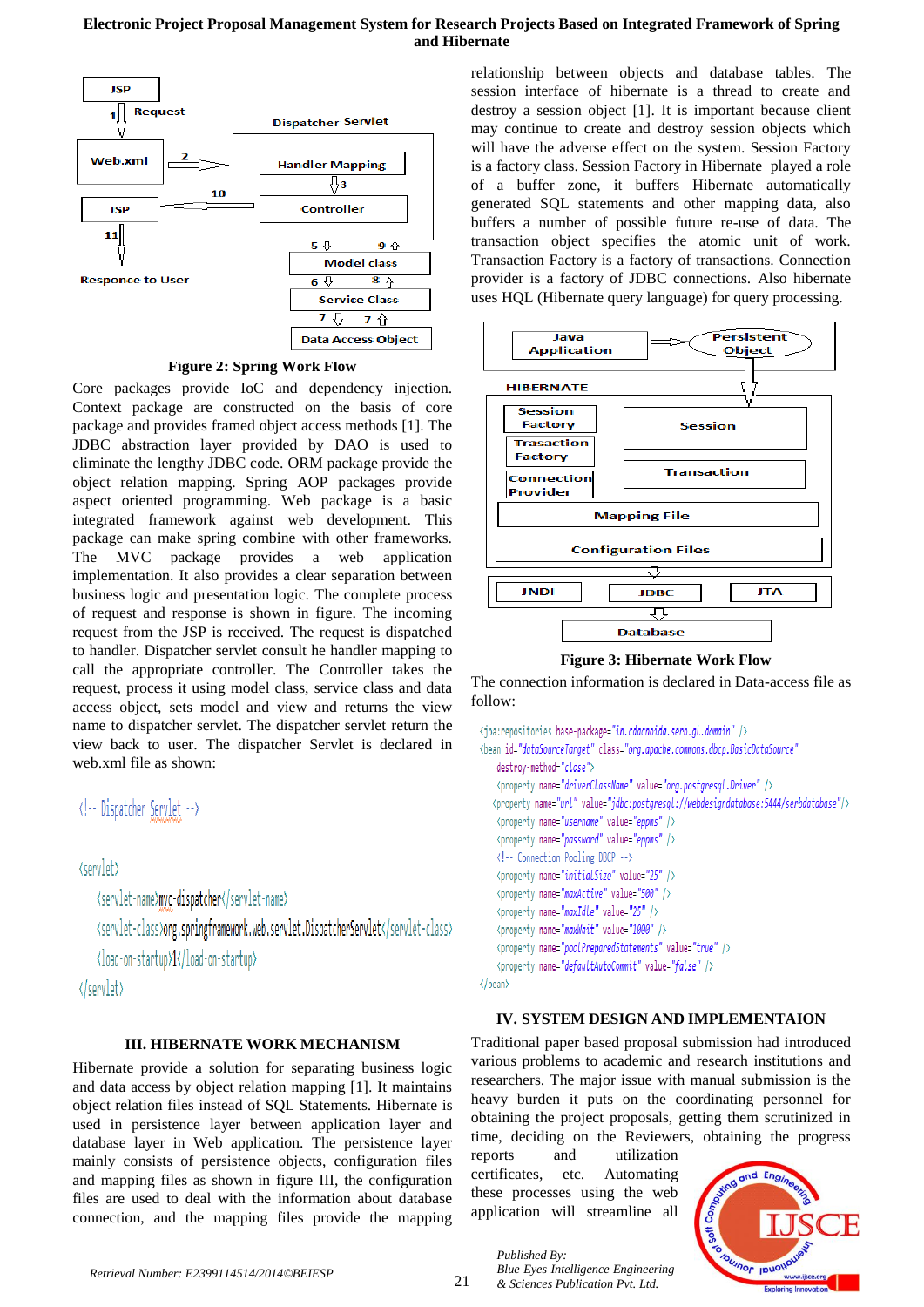#### **International Journal of Soft Computing and Engineering (IJSCE) ISSN: 2231-2307, Volume-4 Issue-5, November 2014**

these activities. Comparing with the manual process the system has the following advantages:

- Provides flexibility for submission regardless of physical location.
- Transparency in Proposal Processing.
- Save up physical space by using electronic copy of submission.
- Easy and fast evaluation process.
- Email and SMS facility to know the status of proposal anytime.
- Maintain data integrity and security.
- Responsive design, works on mobile, tablet and Desktop.
- Role based Access.

The presentation layer of the system uses JSP and the spring tags to create user interactive pages. The spring tag libraries used are as follow:

# <%@taglib uri="http://www.springframework.org/tags" prefix="spring"%> <%@taglib uri="http://www.springframework.org/tags/form" prefix="form"%> <%@taglib uri="http://java.sun.com/jsp/jstl/core" prefix="c"%>

The spring controller receives the request and decides which action will process the request. The controller is defined as follow:

```
@Controller
public class CommunicationAction
         @Autowired
        CommunicationService communicationService;
        (iRequestMapping(value="/Communication",method=RequestMethod.GET)
        public String viewPage(CommunicationModel communicationModel, BindingResult result)
                 return "Communication";
\overline{\mathbf{1}}
```
Business layer is also implemented using spring; it obtains the references of the DAO interfaces through service implantation class. Service Implementation class is coded as follow:

```
@Service
public class CommunicationServiceImp implements CommunicationService
    @Autowired
   CommunicationDao communicationDao;
   public void saveSentMessage(CommunicationModel communicationModel,int fromUserId)
        CommunicationMapping cm=new CommunicationMapping();
        cm.setNumFromUserId(fromUserId);
       Date date=new Date();
        cm.setDtTrDate(date);
        cm.setbTrFlag(1);
        communicationDao.saveSentMessage(cm);
   - 1
J
```
DAO properties are loaded dynamically through the injection of spring to guarantees the loose coupling of the business layer and the persistence layer [4]. The persistence layer implementation is done using Hibernate framework. One Example of data persistence is as follow:

@Repository public class CommunicationDao @Autowired DaoHelper daoHelper; public void saveSentMessage(CommunicationMapping cm) daoHelper.persist(CommunicationMapping.class, cm); P  $\mathcal{E}$ 

A relation mapping files of database tables and Java objects is created which will automatically create data table related to each object class defined. One example of mapping file of database table with java object is as follow:

```
QFntitv@Inble(name="SERB_COMMUNICATION_MST")
public class CommunicationMapping extends TransactionInfoDomain
```
@Id @GeneratedValue(strategy=GenerationType.TABLE, generator="generator") @TableGenerator(name="generator", initialValue=1, allocationSize=1) @Column(name="NUM COMMUNICATION ID") private Integer numCommunicationId;

@Column(name="NUM PROPOSAL ID") private long numProposalId;

Spring provides a Hibernate Template which well encapsulates the operations of the Hibernate Session, we only need to write HQL (Hibernate query language) statements and call the appropriate template methods. The major modules of the system are User Registration, Proposal Submission, Proposal Evaluation, Financial Approval and Proposal Monitoring etc. The various stakeholders of the system are Principle Investigator, Member Secretory, Program Coordinator, Secretory SERB, Director SERB, Referees, Special Invitees, and Administrator etc. User Registration deals with the various stakeholders' registration. Proposal submission is done by PI (Principle investigator).Proposal Evaluation is done by Referees, Special Invitees, and Program Advisory Committee. Financial Approval is given bye Director SERB. Proposal monitoring is done yearly bye various Team members of SERB (Sciences and Engineering research Board). The major functionality of the system is described below:



#### **Figure 4: Integrated System Work Flow**



*Published By: Blue Eyes Intelligence Engineering & Sciences Publication Pvt. Ltd.*